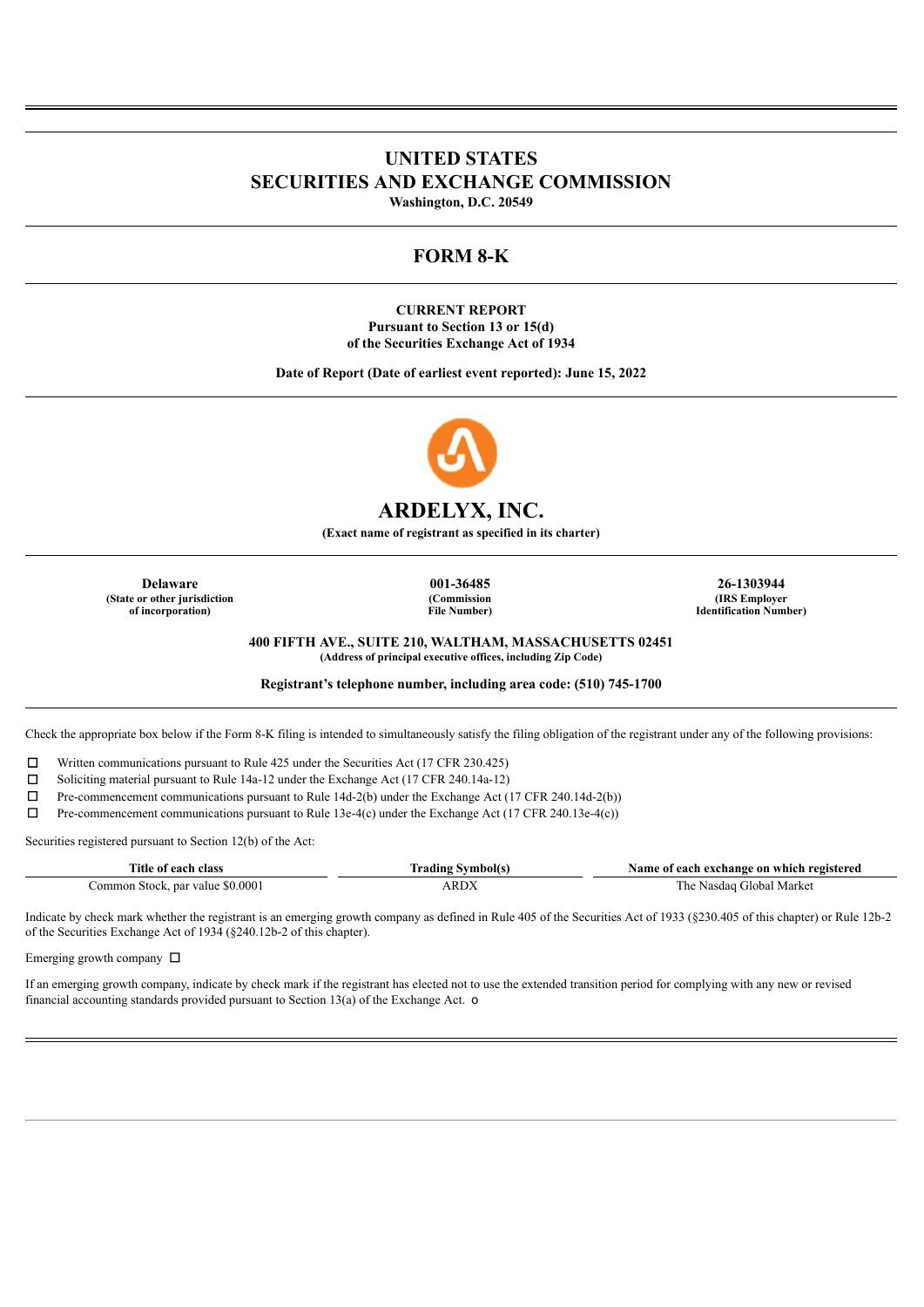### **Item 5.07 Submission of Matters to a Vote of Security Holders.**

On June 15, 2022, Ardelyx, Inc. (the "Company") held its Annual Meeting of Stockholders (the "Annual Meeting") online. Only stockholders of record at the close of business on April 25, 2022, the record date for the Annual Meeting, were entitled to vote at the Annual Meeting. As of the record date, 144,122,828 shares of the Company's common stock were outstanding and entitled to vote at the Annual Meeting. At the Annual Meeting, 91,166,503 shares of the Company's common stock were voted in person or by proxy for the four proposals set forth below, each of which is described in the Company's Definitive Proxy Statement on Schedule 14A filed with the U.S. Securities and Exchange Commission (the "SEC") on April 29, 2022, as amended by Amendment No. 1 to Proxy Statement filed with the SEC on May 13, 2022. The Annual Meeting was partially adjourned solely with respect to the voting on Proposal No. 2. The Annual Meeting will resume with respect to Proposal No. 2 at 11:30 a.m. Eastern Time on July 13, 2022 via live audio-only webcast at www.virtualshareholdermeeting.com/ARDX2022.

## *Proposal No. 1 - Election of Directors*

.

The Company's stockholders elected the Class II director nominees below to the Company's Board of Directors (the "Board") to hold office until the 2025 Annual Meeting of Stockholders or until their successors are elected.

| <b>Class II Director Nominees</b> | Votes For  | <b>Votes Withheld</b> | <b>Broker Non-Votes</b> |
|-----------------------------------|------------|-----------------------|-------------------------|
| Geoffrey A. Block, M.D.           | 56.205.153 | 9.774.784             | 25.186.566              |
| David Mott                        | 42.163.514 | 23.816.423            | 25,186,566              |
| Michael Raab                      | 52.933.245 | 13.046.692            | 25,186,566              |

### Proposal No. 2 - Approval of the Amendment to our Amended and Restated Certificate of Incorporation to effect a Reverse Stock Split

Proposal No. 2 is a proposal to grant our Board authority to effect a reverse stock split of our authorized common stock and issued and outstanding common stock by amending our Amended and Restated Certificate of Incorporation by September 15, 2022 and within a range of not less than 1-for-2 and not more 1-for-10, if our Board deems it within our best interests. The Company has adjourned the Annual Meeting with respect to Proposal No. 2 to provide its stockholders additional time to vote on Proposal No. 2. As of June 15, 2022, support for Proposal No. 2 was approximately 66.74% of the votes cast on the proposal. However, the affirmative vote of holders of more than 50% of all of the Company's issued and outstanding shares of common stock is necessary for Proposal No. 2 to be approved. There can be no assurances that the votes cast in favor of Proposal No. 2 will continue to support Proposal No. 2 throughout the adjournment, or that additional shares necessary to reach the required threshold for approval will be obtained.

#### *Proposal No. 3 - Ratification of Selection of Independent Registered Accounting Firm*

The Company's stockholders ratified the selection, by the Audit Committee of the Board, of Ernst & Young LLP as the independent registered public accounting firm of the Company for the fiscal year ending December 31, 2022.

| Votes For  | <b>Votes Against</b> | <b>Abstentions</b> | <b>Broker Non-Votes</b> |
|------------|----------------------|--------------------|-------------------------|
| 85,722,493 | 2,608,498            | 2,835,512          | __                      |

### *Proposal No. 4 - To approve, on a non-binding, advisory basis, the Say-On-Pay proposal.*

The Company's stockholders approved, on a non-binding, advisory basis, the Say-On-Pay proposal.

| Votes For  | Votes Against | <b>Abstentions</b> | <b>Broker Non-Votes</b> |
|------------|---------------|--------------------|-------------------------|
| 47,998,568 | 14.379.122    | 3,602,247          | 25,186,566              |